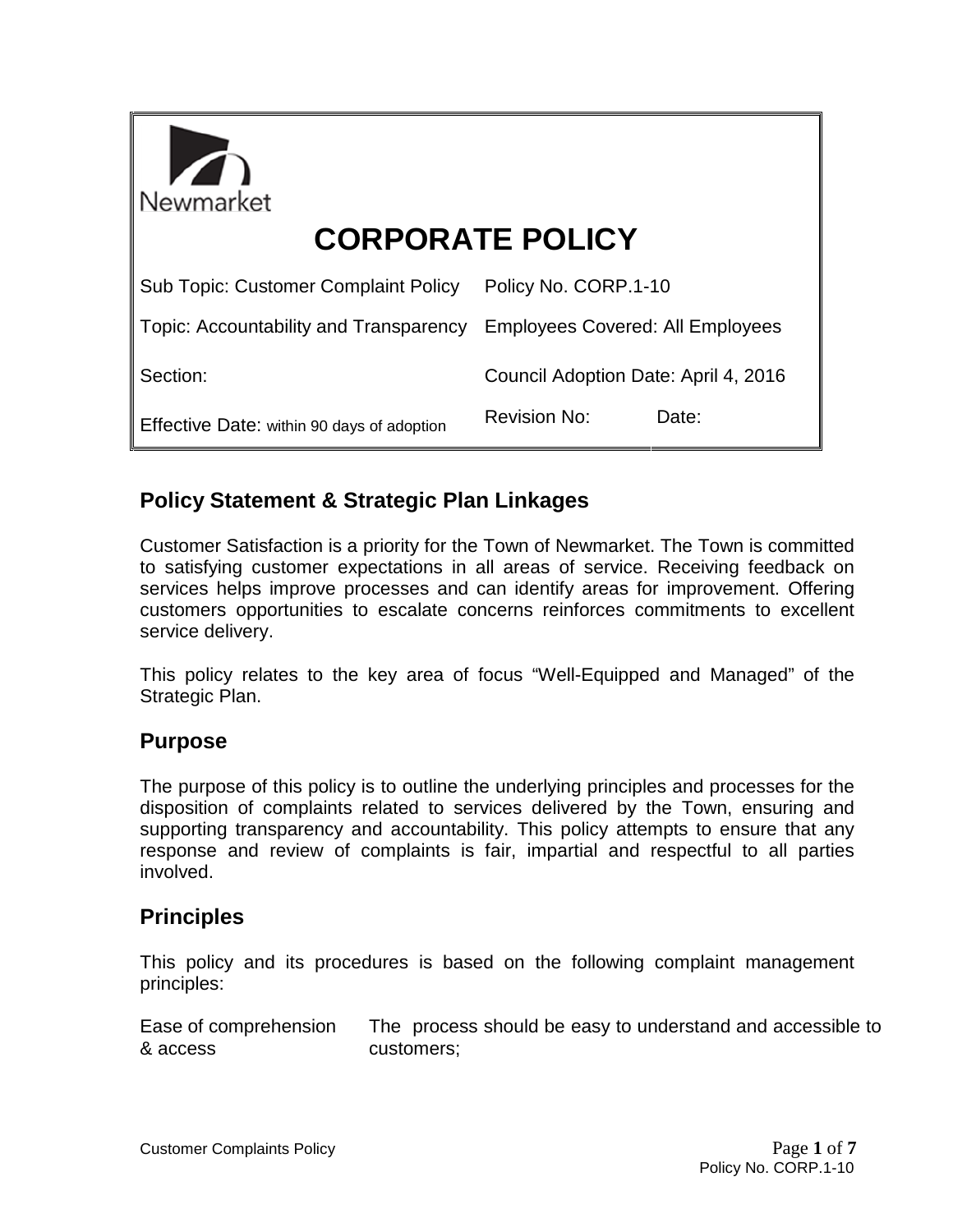- Accountability The process should be well understood by staff and include routine monitoring of complaints by senior management to ensure matters resulting from repeated complaints are addressed;
- Confidence Customers should have confidence in the reliability of the process;
- Confidentiality Customer complaints will remain confidential in accordance with applicable policies;
- Fairness & independence The process should be fair and include an independent review process;
- Impartiality The process should be impartial and filing complaints will not adversely affect the quality of future Town services delivered to complainants;
- Effectiveness Staff should address issues within their authority and capacity. Customers should be advised of options to resolve the complaint;
- Flexibility **Staff should have the discretion to adjust and adapt their** response based on the nature of the complaint; and,
- Timeliness Timelines should be established by staff in responding to complaints filed.

## **Definitions**

**Complainant** means a customer making a complaint under this policy.

**Complaint** means a written or oral expression of dissatisfaction about services, actions, or lack of actions by an employee, contractor or volunteer of the Town of Newmarket by a customer. Examples include but are not limited to perceptions of:

- A failure to do something agreed to do;
- A failure to observe policy or procedures;
- An error made by an employee, contractor, or volunteer of the Town;
- Unfair or discourteous actions/statements made by an employee, contractor, or volunteer of the Town;
- Access to services:
- **Timeliness of service; and,**
- **Quality of service.**

This policy does not apply to complaints made by employees, contractors, or volunteers working on behalf of the Town, or complaints about Members of Council.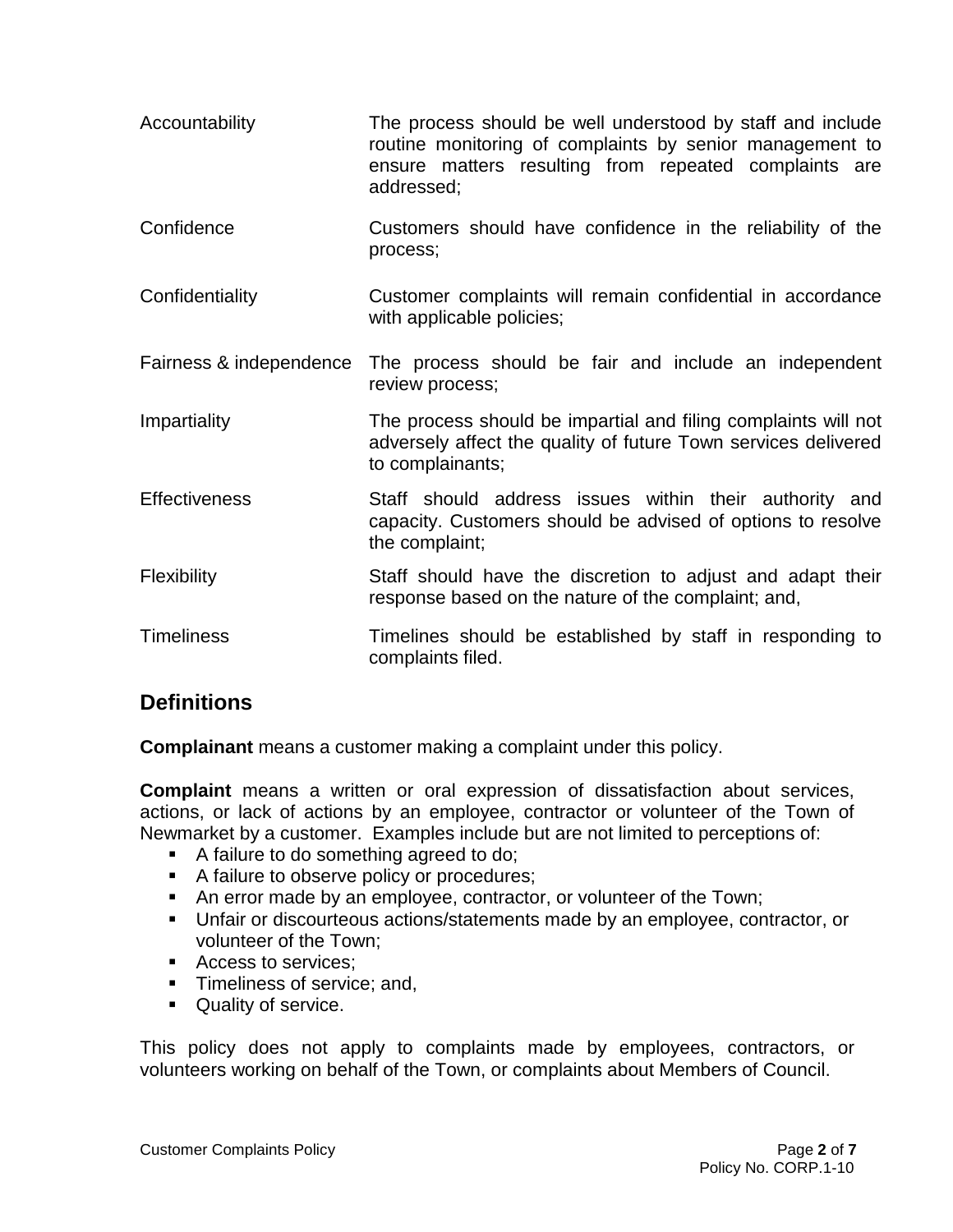**Cyberbullying** means the use of communication technologies to engage in deliberate, repeated or hostile behaviour intended to harm embarrass, Harass or slander someone deliberately, including, but not limited to: social media outlets (e.g. Facebook, Instagram, Twitter, YouTube), personal blogs, web pages, discussion groups or online media/newspaper articles;

**Frivolous** means a Complaint that is reasonably perceived by Town staff to be (a) without reasonable or probable cause, (b) without merit or substance, or (c) trivial;

**Harassment** or **Harass** involves engaging in a course of behaviour, comment or conduct, whether it occurs inside or outside the work environment, that is or ought reasonably to be known to be unwelcome. It includes but is not limited to any behaviour, conduct or comment that is directed at or is offensive to another person:

- (a) on the grounds of race, ancestry, place of origin, colour, ethnic origin, citizenship, creed, sex, age, handicap, sexual orientation, marital status, or family status, as well as any other grounds under the provisions of the Human Rights Code; or
- (b) which is reasonably perceived by the recipient as an intention to bully, embarrass, intimidate or ridicule the recipient.

**Intimidation** means unwarranted conduct, including, but not limited to: Cyberbullying, discrimination, Harassment, violence or threats of violence, profanity, personal insults or communication that is deemed threatening;

**Ombudsman** means the Ombudsman of Ontario or the Ombudsman appointed by Council in accordance with Section 223.13 (1) of the Municipal Act, 1996, as amended where applicable.

**Town** means the Corporation of the Town of Newmarket;

**Vexatious** means a Complaint that is Frivolous and which is pursued in a manner that is reasonably perceived by Town staff to be (a) malicious, (b) intended to embarrass or Harass the recipient, or (c) intended to be a nuisance.

### **Procedures**

### **General Complaint Procedures**

- 1. Anyone personally affected or their representative can submit a complaint and it will be reviewed in accordance with this procedure. Anonymous Complaints will not be accepted.
- 2. Complaints should be made through the Customer Services department or directly to the responsible department in person, by phone, email or letter.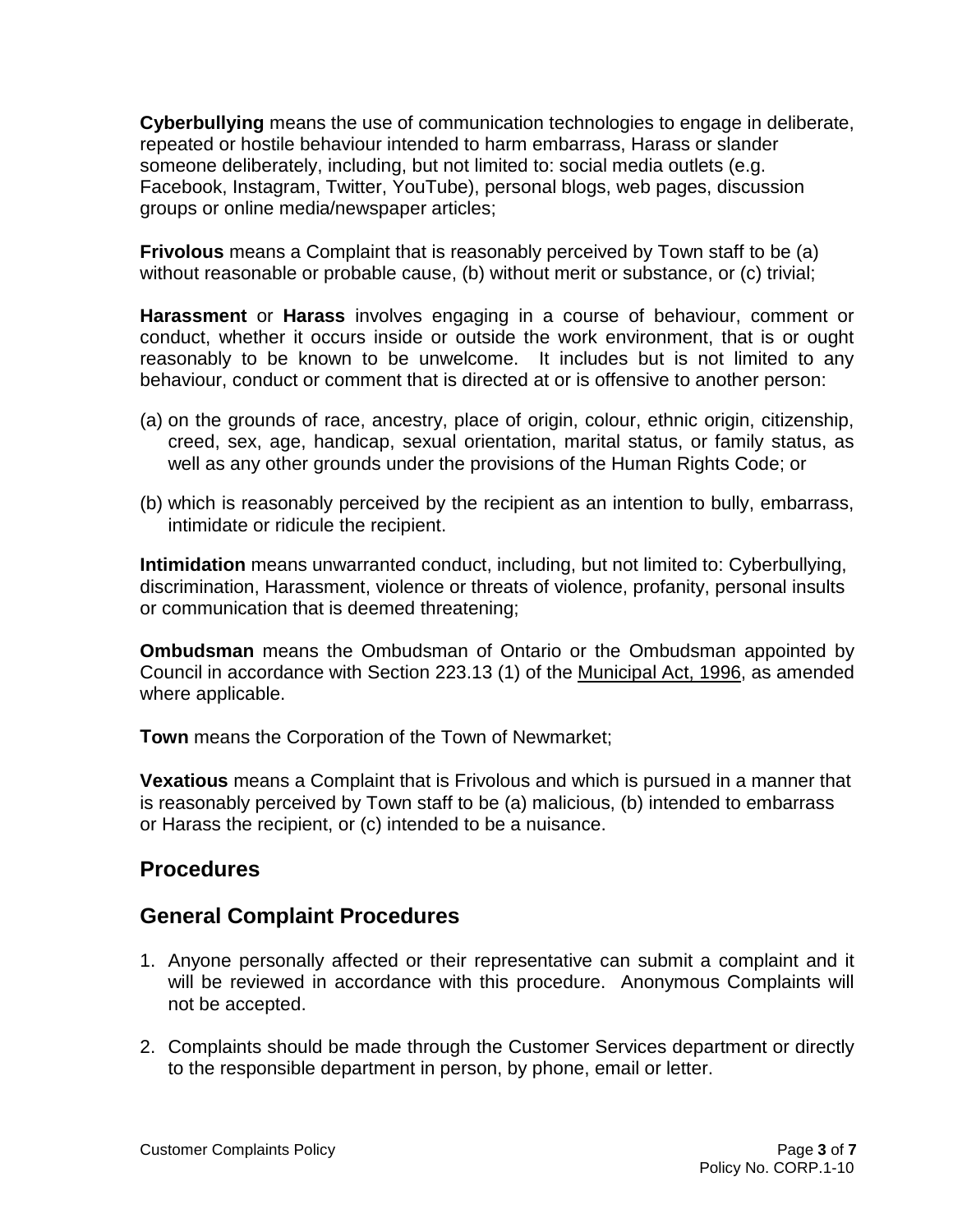#### **Step 1 – Department Contact Review**

- 1.1 Complaints will be directed to and assessed by a designated departmental contact with sufficient authority and capacity to address the scope of the complaint. The Complainant will be advised of the name, telephone number and email address of the designated departmental contact through the Customer Services department or responsible department.
- 1.2 Relative to the Complaint, the designated departmental contact will advise the Complainant of the following, in his or her own opinion, as applicable:
	- **If the Complaint has merit:** 
		- An outline of actions which will be taken by the Town with the intent of resolving the Complaint;
		- Any required actions to be taken on the part of the Complainant, including known fees or charges; and,
		- Estimated timeframes associated with the actions required to resolve the Complaint
	- Should the designated departmental contact determine that he/she does not have sufficient authority or capacity to respond to the Complaint he/she will refer the Complaint for further review under Step 2;
	- Any optional or mandatory appeal mechanisms available, both internally and externally;
	- Other information necessary to help inform the Complainant of the Town's actions; and,
	- Further review of the Complaint as outlined in 1.3 or Step 2, if requested or required.
- 1.3 Should the Complainant believe that his/her Complaint has not been adequately addressed in 1.2, he/she may refer the Complaint for further review under Step 2.
- 1.4 Subject to 1.3, the complaint filed is deemed to be closed.

#### **Step 2 – Senior Department Contact Review**

- 2.1 Complaints will be directed to and assessed by a designated senior departmental contact with sufficient authority and capacity to address the scope of the Complaint reviewed in Step 1. The Complainant will be advised of the name, telephone number and email address of the designated senior departmental contact by the designated departmental contact.
- 2.2 The senior departmental contact will review the assessment of the Complaint in Step 1 and advise the Complainant of the outcome of the review.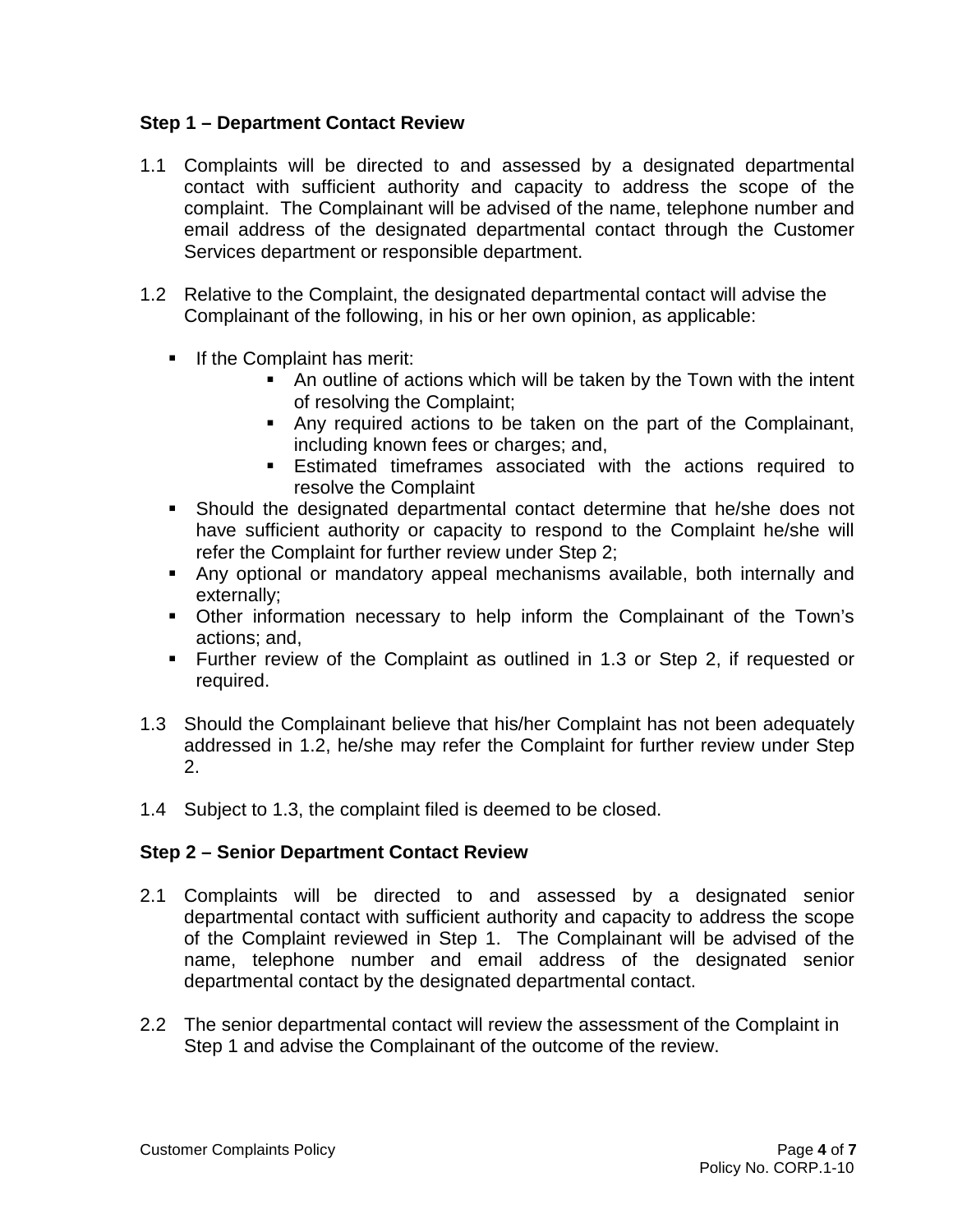- 2.3 Should the Complainant believe that the review of the Complaint undertaken by the senior departmental contact was inadequate, he/she may refer the Complaint for further review under Step 3.
- 2.4 The senior departmental contact will maintain a separate record of his/her review in accordance with the Town's records retention policies and protocols.
- 2.5 Subject to 2.3, the Complaint filed is deemed to be closed.

#### **Step 3 – Complaint Review Committee**

- 3.1 With input from and records retained by the senior departmental contact, an internal staff committee referred to as the Complaint Review Committee comprised of the applicable Commissioner (or his/her designate) and Manager of Customer Services will assess the review undertaken in Step 2 for the following purposes:
	- a. Accuracy and completeness;
	- b. Clarity of response and information provided
	- c. Fairness, including opportunity for internal or external appeal; and,
	- d. Opportunities for further refinement of customer Complaints management;
	- e. Opportunities for improvements in service delivery including a review of existing practices and processes.
- 3.2 The Complainant may request a meeting with the committee, and the committee may request a meeting with the Complainant to assess the review undertaken in Step 2.
- 3.3 A written response will be provided to the Complainant outlining the committee's assessment of the review undertaken in Step 2 and indicate that should the Complainant believe that the assessment of the review undertaken by the committee was inadequate, he/she may refer the Complaint to the Ombudsman.
- 3.4 The committee will maintain a separate record of their assessment of the review in Step 2 in accordance with the Town's records retention policies and protocols.
- 3.5 The Complaint filed is deemed to be closed.
- 3.6 Should the Ombudsman, on his or her review determine any further actions or recommendations, the Town will take these recommendations into consideration and may re-consider its previous response.

## **Threats, Intimidation**

1. Staff should report to their designated or senior department contact and the Human Resources department immediately: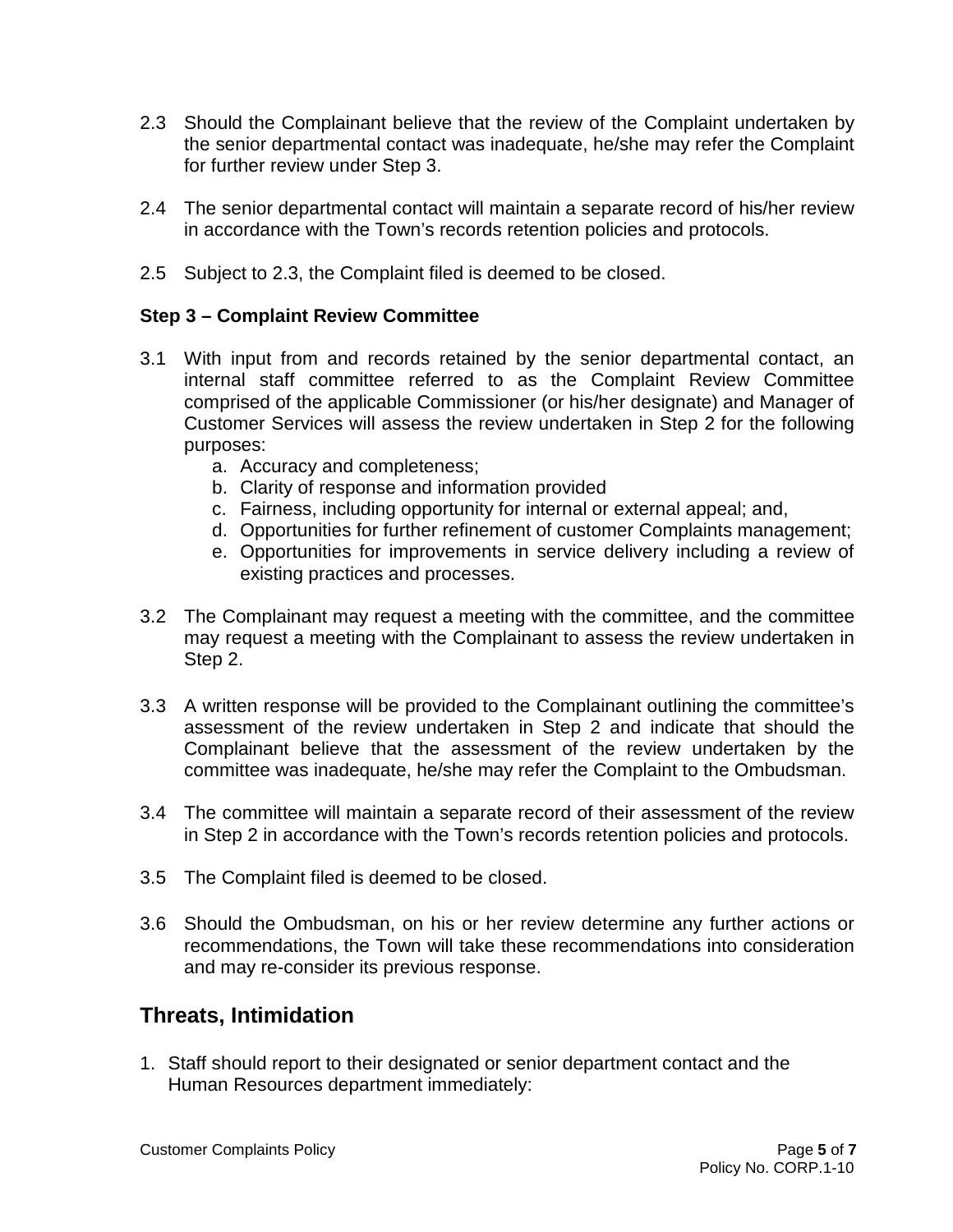- (a) Any implied or explicit threats made against the safety of the staff member or the safety of others in the course of handling the Complaint;
- (b) Any Intimidation behaviour in the course of handling the Complaint, which may be established by a variety of circumstances that may include:
	- (i) the content, tone and language of a person's correspondence, especially if the language used is insulting, offensive or abusive; or,
	- (ii) unsubstantiated, derogatory or inflammatory allegations against Town staff.
- 2. Harassment, discrimination, threats or matters of a similar nature will be dealt with through the Harassment and Discrimination Free Workplace Policy HR. 13-04.

## **Potentially Frivolous or Vexatious Complaints**

- 1. Where the Complaint may be considered Frivolous or Vexatious or there appears to be a pattern of Frivolous or Vexatious Complaints, a department may seek advice from the Complaint Review Committee to ensure valid Complaints are heard and addressed in a professional and mutually respectful manner, while ensuring efficient use of Town resources.
- 2. Despite any Step in this Policy, the Complaint Review Committee may recommend that a department refer a Frivolous or Vexatious Complaint to the Ombudsman and that it deem the Complaint file closed (subject to any further steps as determined by the Ombudsman under step 3.6 above).

## **Responsibilities of Employees**

- 1. Staff will treat all Complaints as confidential and protect the Complainant's privacy according to Protection of Personal Information Policy CORP.1-08.
- 2. The Town will fully cooperate with the Ombudsman in executing his or her statutory duties.
- 3. Each department and the Committee, will routinely review their Complaint records for issues and trends to assess quality of service and improve processes.
- 4. The Operational Leadership Team and/or Senior Leadership Team will routinely review corporate Complaint trends for the purpose of continuous service and process improvements.

### **Review Period**

Periodic reviews of this policy and process will be undertaken.